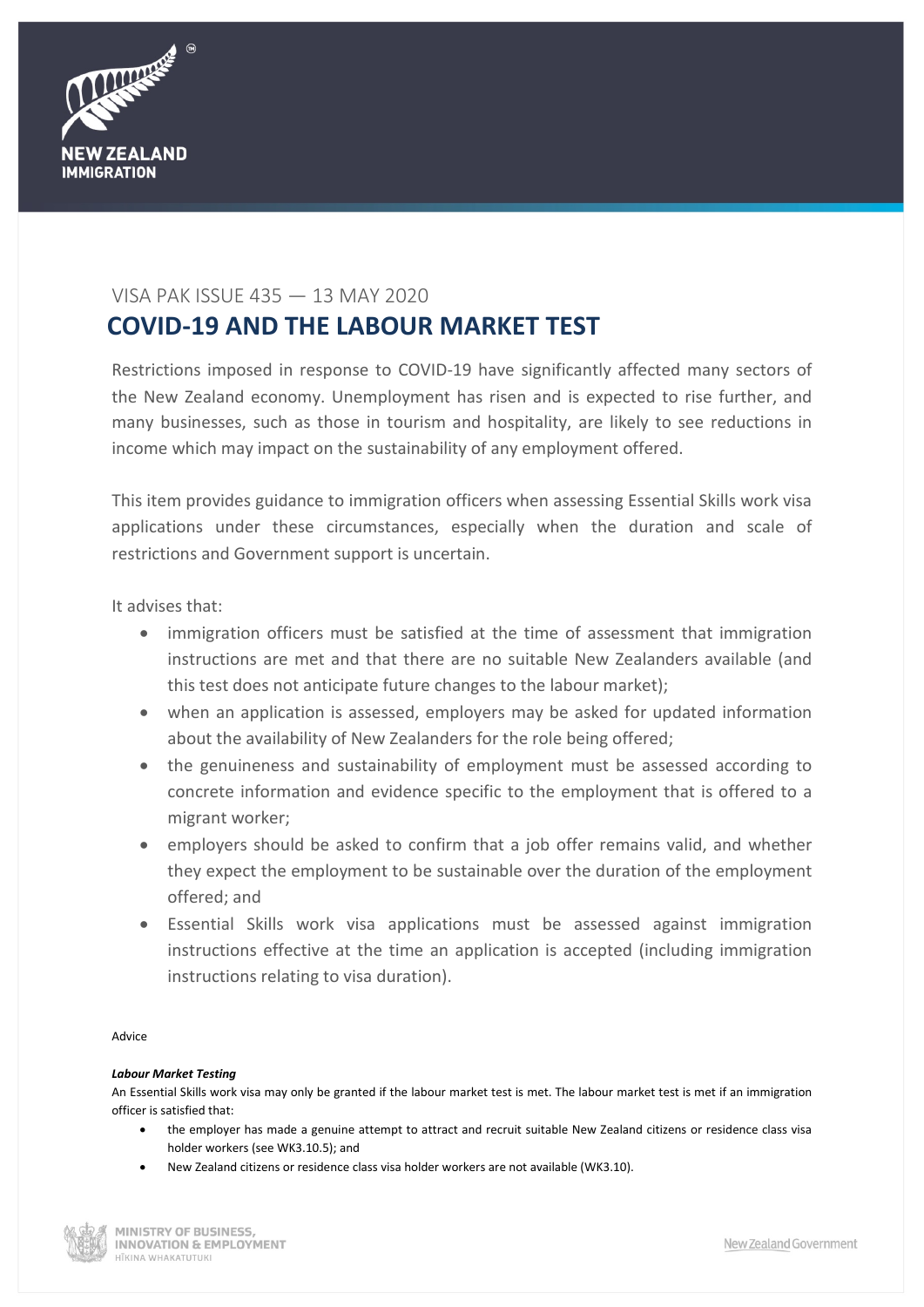

Despite this requirement, an Essential Skills work visa may be granted without the labour market test being satisfied where the applicant has applied for SMC (or been issued an invitation to apply) consistent with WK3.20.10.

No New Zealanders are considered available Factors an immigration officer may consider when determining if no suitable New Zealanders are available for the work include (but are not limited to):

- the employer's case in support of an individual worker's application;
- evidence of a genuine attempt (see WK3.10.5) by the employer to recruit New Zealanders by way of advertising and/or use of other appropriate avenues of recruitment likely to attract New Zealanders;
- advice from Work and Income about the availability of New Zealand citizens or residence class visa holder workers to do the work offered; and
- advice from relevant stakeholders within the particular industry, including unions.

Immigration officers are required to test the labour market at the time the application is assessed (and not anticipate changes to the labour market).

#### *Genuine attempts to attract and recruit New Zealanders*

Employers may advertise and recruit staff at any COVID-19 Alert Level. Higher alert levels require changes to how recruitment is carried out, including remote interviews and contactless recruitment. Other restrictions include those on movement between regions and on onsite training where this required close physical distance. These restrictions apply to both New Zealanders and overseas workers. In some cases there may be delays/challenges in the recruitment process if technology is not in place to facilitate contactless recruitment.

Claims that none of the New Zealanders who applied for a role are suitable should be supported by detailed information, such as:

- what steps the employer followed to recruit New Zealand workers;
- why exactly the New Zealanders who did apply were unsuitable; and
- evidence of job advertisement views and submissions (such as TradeMe and Seek reports of views and submissions) to confirm the volume and types of applicants.

It is not relevant to the determination of availability of New Zealanders whether those New Zealanders are prepared to do the work on the terms and conditions proposed by the employer (see WK 3.10 (c)).

Employers seeking to employ migrant workers for ANZSCO skill level 4 and 5 occupations must continue to provide Skills Match Reports (SMRs) as required by immigration instructions (WK3.10.1 (d)). Immigration officers should be aware that an SMR is not required for some occupations published on the Work and Income website, subject to any additional requirements (such as region) (WK3.10.1 (e) (ii)).

#### [Work and Income list of occupations not requiring an](https://www.workandincome.govt.nz/employers/help-with-recruitment/hiring-someone-from-overseas.html#null) SMR

No Essential Skills work visas will be granted for ANZSCO skill level 5 occupations unless an employer is able to demonstrate to the satisfaction of an immigration officer that no New Zealanders are able to be trained to do the work (suitable New Zealanders are generally considered available to be trained to work in ANZSCO skill level 5 occupations (WK3.10.15 (Note))

#### *No New Zealanders are available at the time of assessment*

In normal circumstances there are unlikely to be significant changes to the labour market in the time between an employer's attempts to attract and recruit suitable New Zealanders and an immigration officer's assessment whether it is likely that no New Zealanders are available.

Due to recent restrictions on travel to New Zealand and on business operations in New Zealand, unemployment rates have increased quickly. In the two months to 1 May April 2020, an estimated additional 38,425 people began receiving Jobseeker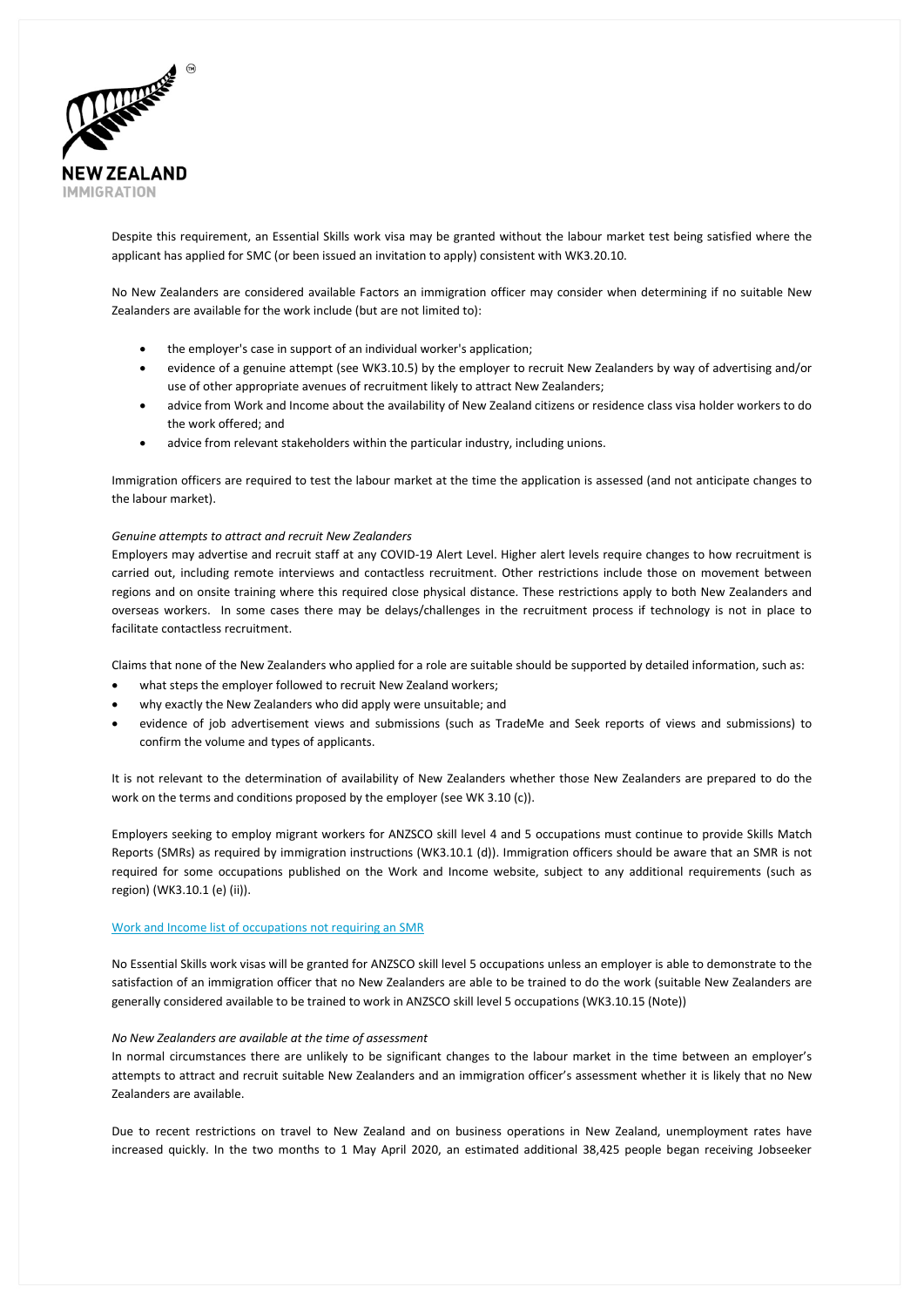

•

Support. The total number of people receiving Jobseeker Support increased to 184,404 (as of 1 May 2020), representing 6.1% of the working-age population $^1$  $^1$ .

In addition to increasing numbers of people receiving Jobseeker Support, as of 1 May 2020, a further 1,720,008 people are associated with paid applications under the Wage Subsidy Scheme<sup>[2](#page-2-1)</sup> (including employees and self-employed).

Objectives of the Essential Skills Work Instructions require immigration officers to balance (among other factors):

- helping New Zealand firms maintain capacity and supporting the provision of services meeting important social needs; while
- not displacing New Zealanders from employment opportunities or hindering improvements to wages or working conditions.

To balance these objectives immigration officers may request further information and evidence from employers to show that despite earlier attempts to recruit New Zealanders there are at the time of assessment no New Zealanders available to do the work being offered. The type of evidence or information that will show no New Zealanders are available to do the work will vary according to the role offered, the region of employment and the circumstances of the employer.

In some cases evidence of ongoing recruitment of New Zealanders for similar roles may show that available New Zealanders are likely to have been recruited by that employer. In other cases a role may require uncommon skills that continue to be unavailable among New Zealand workers. In some regions employers may be able to demonstrate that there remains a shortage of suitable New Zealanders for a particular occupation.

Immigration officers should be aware that while they may request any information they consider necessary to determine an application<sup>[3](#page-2-2)</sup> they must also assess applications based on the information provided by the applicant. Concerns that New Zealanders are available must be put to applicants and any relevant information provided by an applicant or their employer must be considered before a decision is made.

Immigration officers should not specifically request that employers re-advertise a role (as this is not a request for information) though employers may choose to do this if an immigration officer is not satisfied that there are no New Zealanders available and that immigration instructions are not met. Immigration officers must provide onshore applicants an opportunity to comment and provide any information the applicant thinks is relevant before an application may be declined. This includes where an immigration officer is not satisfied there are no New Zealanders available for the role.

#### *Testing whether employment is genuine, sustainable and full-time*

To grant an Essential Skills work visa, an immigration officer must be satisfied that the employment offered is genuine, sustainable and full-time for the duration of the employment period specified in the employment agreement (WK3.5 (a) (ii)).

The fact that an employer receives funding from the COVID-19 Wage Subsidy Scheme does not by itself indicate that the employment offered is non-genuine, unsustainable or not full-time. The subsidy provides support when many employers are unable to operate due to restrictions required to manage public health risks and not due to any concerns about the sustainability of a particular employer.

To mitigate any uncertainty about the employment offered, employers should be asked to confirm that a job offer remain valid and where appropriate whether they expect the employment to be sustainable over the duration of the employment offered. This

 $1$  Data table Income Support and Wage Subsidy Weekly Update - 1 May 2020

http://msd.govt.nz/documents/about-msd-and-our-work/publications-resources/statistics/benefit/2020/income-support-

<span id="page-2-1"></span><span id="page-2-0"></span>and-wage-subsidy-weekly-update/data-table-income-support-and-wage-subsidy-weekly-update-1-may-2020.xlsx <sup>2</sup> The Wage Subsidy Scheme supports employers and their staff to maintain an employment connection and ensure an income for affected employees, even if the employee is unable to actually work any hours. The subsidy will be paid as a lump sum and covers 12 weeks per employee.<https://workandincome.govt.nz/covid-19/wage-subsidy/index.html>

<span id="page-2-2"></span> $3$  Immigration (Visa, Entry Permission, and Related Matters) Regulations 2010: Regulation 10 (3) (b); Regulation 23A (5) (c).